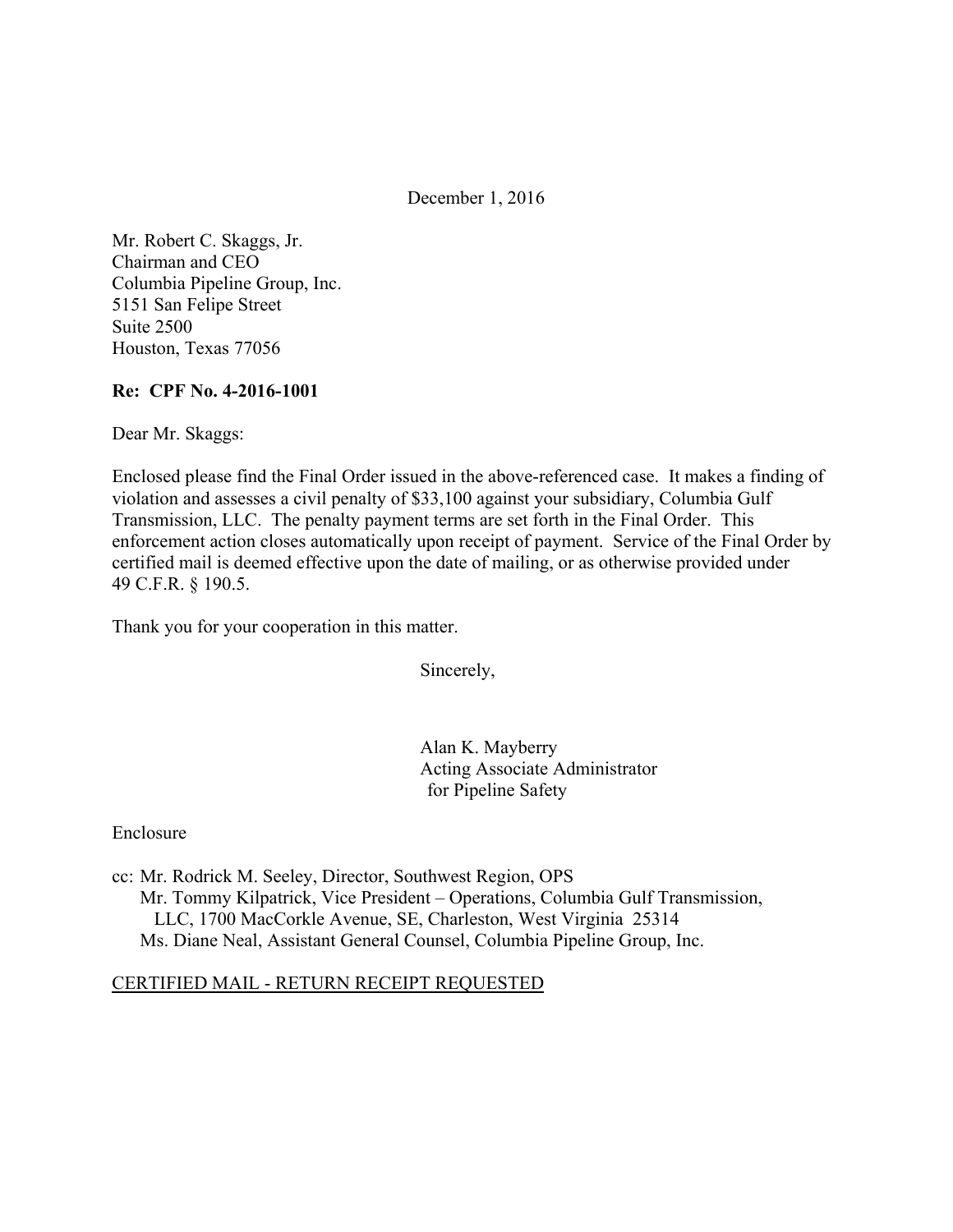## **U.S. DEPARTMENT OF TRANSPORTATION PIPELINE AND HAZARDOUS MATERIALS SAFETY ADMINISTRATION OFFICE OF PIPELINE SAFETY WASHINGTON, D.C. 20590**

**In the Matter of )** 

**Columbia Gulf Transmission, LLC, ) CPF No. 4-2016-1001 a subsidiary of Columbia Pipeline Group, Inc., )** 

 **)** 

 $\overline{\phantom{a}}$  ,  $\overline{\phantom{a}}$  ,  $\overline{\phantom{a}}$  ,  $\overline{\phantom{a}}$  ,  $\overline{\phantom{a}}$  ,  $\overline{\phantom{a}}$  ,  $\overline{\phantom{a}}$  ,  $\overline{\phantom{a}}$  ,  $\overline{\phantom{a}}$  ,  $\overline{\phantom{a}}$  ,  $\overline{\phantom{a}}$  ,  $\overline{\phantom{a}}$  ,  $\overline{\phantom{a}}$  ,  $\overline{\phantom{a}}$  ,  $\overline{\phantom{a}}$  ,  $\overline{\phantom{a}}$ 

 **)** 

**\_\_\_\_\_\_\_\_\_\_\_\_\_\_\_\_\_\_\_\_\_\_\_\_\_\_\_\_\_\_\_\_\_\_\_\_\_\_\_\_\_\_ )** 

**Respondent. )** 

# **FINAL ORDER**

On September 30, 2015, pursuant to 49 U.S.C. § 60117, a representative of the Pipeline and Hazardous Materials Safety Administration (PHMSA), Office of Pipeline Safety (OPS), reviewed certain information and records of Columbia Gulf Transmission, LLC (CGT or Respondent), relating to an April 25, 2014 incident (Incident) on the company's ML300 natural gas pipeline located near Delhi, Louisiana. CGT, a subsidiary of Columbia Pipeline Group, Inc., operates an interstate pipeline system consisting of approximately 3,400 miles of pipeline and 11 compressor stations, located primarily in Louisiana, Mississippi, Tennessee, and Kentucky.<sup>1</sup>

After reviewing CGT's records related to the Incident, the Director, Southwest, Region, OPS (Director), issued to Respondent, by letter dated January 19, 2016, a Notice of Probable Violation and Proposed Civil Penalty (Notice). In accordance with 49 C.F.R. § 190.207, the Notice proposed finding that CGT had violated 49 C.F.R. § 191.15 and proposed assessing a civil penalty of \$33,100 for the alleged violation.

CGT responded to the Notice by letter dated February 23, 2016 (Response). Respondent contested the allegation of violation and requested that the proposed civil penalty be withdrawn. Respondent did not request a hearing and therefore has waived its right to one.

# **FINDING OF VIOLATION**

The Notice alleged that Respondent violated 49 C.F.R. Part 191, as follows:

 $\overline{a}$ 1 Pipeline Safety Violation Report (Violation Report), (05/27/2015) (on file with PHMSA), at 1; *See also,* 

Columbia Pipeline Group, Our Companies – Columbia Gulf Transmission, https://www.cpg.com/about-us/ourcompanies (last accessed on February 28, 2016).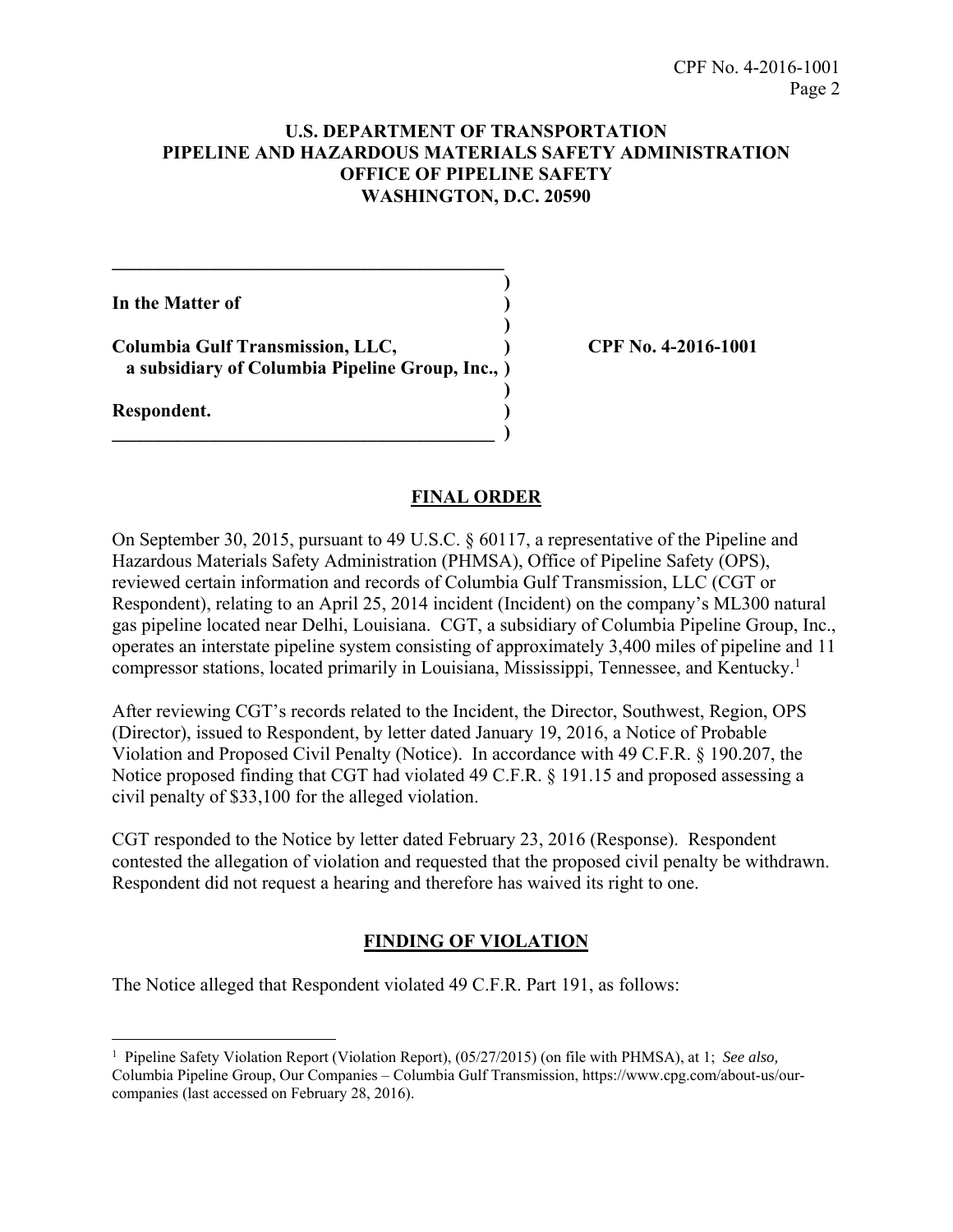**Item 1:** The Notice alleged that Respondent violated 49 C.F.R. § 191.15(c), which states:

## **§ 191.15 Transmission systems; gathering systems; and liquefied natural gas facilities: Incident report.**

(a) *Transmission or Gathering.* Each operator of a transmission or a gathering pipeline system must submit DOT Form PHMSA F 7100.2 as soon as practicable but not more than 30 days after detection of an incident required to be reported under § 191.5 of this part. . .

 (c) *Supplemental report*. Where additional related information is obtained after a report is submitted under paragraph (a) or (b) of this section, the operator must make a supplemental report as soon as practicable with a clear reference by date to the original report.

The Notice alleged that Respondent violated  $\S$  191.15(c) by failing to make a supplemental report to PHMSA as soon as practicable after obtaining additional information about the circumstances surrounding an incident. Specifically, the Notice alleged that on April 25, 2014, CGT experienced an accident on its ML300 natural gas pipeline near Delhi, Louisiana, and filed an incident report (PHMSA Form F 7100.2) on May 22, 2014, as required by § 191.15(a)). The Notice further alleged that in its initial report, CGT listed the cause of the Incident as "unknown/still under investigation." Further, on April 7, 2015, CGT allegedly received a metallurgical analysis "that provided the necessary information to determine a probable cause of failure [but CGT] did not file a supplemental final report until receiving a request from the Southwest Region." When CGT did file a supplemental report with PHMSA on September 30, 2015, it allegedly only listed the cause of the Incident as "Miscellaneous." Finally, on November 29, 2015, after repeated requests from PHMSA, CGT allegedly filed a final supplemental report that properly listed the cause of the Incident as "fatigue."

Respondent contested this allegation of violation. While it did not dispute the facts alleged in the Notice, CGT asserted that it filed the September 30, 2015 supplemental report "as soon as practicable" once "the metallurgical analysis report was finalized on April 7, 2015."<sup>2</sup> First, the company argued that Part 191 does not define the phrase "as soon as practicable," unlike 49 C.F.R. § 195.54(b), which requires operators to file supplemental accident reports on hazardous liquid pipelines within 30 days after receiving any changes in the information reported or additions to the original report. $3$ 

Second, CGT argued that while the September 30, 2015 supplemental report listed the cause of the accident as "Miscellaneous," the report also provided an "additional description clearly

 $\overline{a}$ 

<sup>2</sup> Response, at 2.

<sup>&</sup>lt;sup>3</sup> *Id.* Respondent argues that because the parallel provision in § 195.54(b) for hazardous liquid pipeline accidents specifies a 30-day deadline for submitting the same type of supplemental report but  $\S$  191.15(c) does not, this somehow suggests that time is not of the essence in filing supplemental reports on gas pipeline accidents. This is a distinction without a difference. If anything, the 30-day requirement in Part 195 reinforces the allegation here that CGT failed to file a supplemental report "as soon as practicable," since CGT did not file a supplemental report until well past 30 days.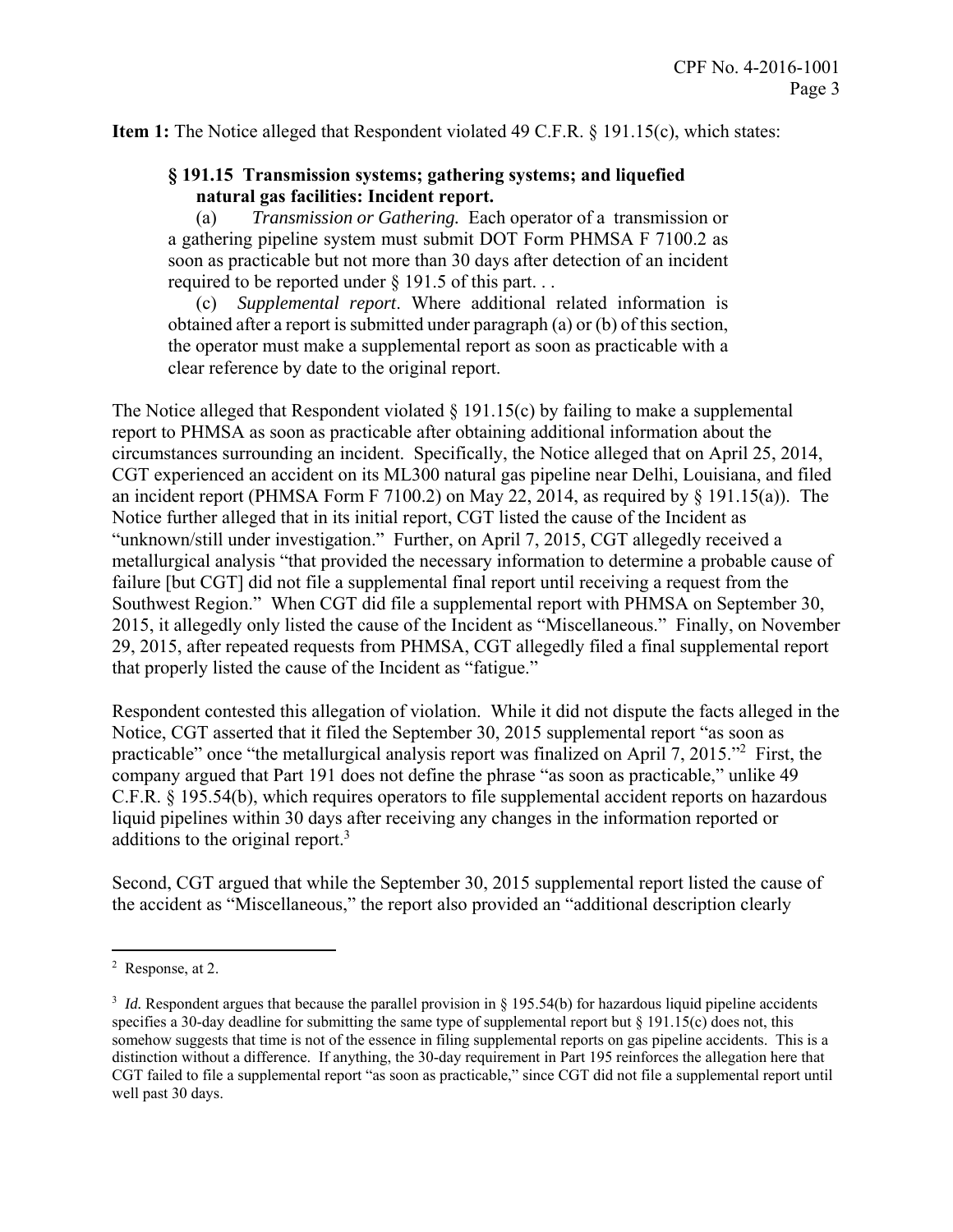stating the cause was fatigue consistent with the metallurgical analysis report."<sup>4</sup> Finally, CGT stated that it submitted the November 29, 2015 supplemental report to address requests from PHMSA – including PHMSA's request that CGT list "fatigue" in Section G of the report and that it classify the cause of the Incident as coming under the category "Pipe, Weld or Joint Failure."

Upon review of Respondent's arguments, I find each of them unpersuasive. As for its first argument, CGT correctly notes that the phrase "as soon as practicable" is not defined in § 191.15(c). The Code does not set a prescribed number of days needed to meet the "as soon as practicable" standard since each situation is different. However, PHMSA's prior enforcement decisions and a common-sense reading of the phrase dictate that once an operator has sufficient information to determine the cause of an accident, it must promptly convey that information to PHMSA through a supplemental report.

The facts in this case are strikingly similar to those in a previous PHMSA enforcement action, *In*  the Matter of El Paso Natural Gas Company, CPF No. 4-2010-1005 (October 24, 2012).<sup>5</sup> In that case, PHMSA found that the company had violated  $\S$  191.15 by failing to file a supplemental incident report roughly eight months after receiving a detailed metallurgical analysis report on the probable cause of a failure.<sup>6</sup> In the present case, on April 7, 2015, Respondent received a metallurgical analysis listing the cause of the Incident as "fatigue" but did not submit any supplemental report to PHMSA containing this new information until September 30,  $2015 - 176$ days after receiving the metallurgical analysis and only after a request from the OPS Southwest Region. Further, Respondent did not file a final supplemental report listing the cause of the Incident as "fatigue" until November 29, 2015 – 236 days after receiving the metallurgical report.

One of the main purposes of DOT Form PHMSA F 7100.2 is to document an operator's ongoing efforts to determine the cause of an accident. While the root cause of an accident may not be known immediately,  $\S$  191.15(a) places a responsibility on the operator to report an accident as soon as practicable, but not more than 30 days, following detection of the incident and to report what is known about its probable cause. Under paragraph (c), the operator also has an ongoing obligation to inform PHMSA as soon as the company becomes aware of "additional information" about the accident, including its cause. Fulfilling this obligation allows both the operator and PHMSA to take appropriate action to address any underlying issues relating to the cause of the incident, and the agency can use this critical information to assemble and analyze data from other reportable incidents so as to promote safety and prevent similar accidents throughout the industry. Therefore, this information-collection process cannot be accurate or achieve its purpose if the forms are not completed properly and updated as soon as practicable after new information is received.

 $\overline{a}$ 

<sup>4</sup> *Id.* 

<sup>5</sup> *See,* http://primis.phmsa.dot.gov/comm/reports/enforce/Actions opid 0 html?nocache=2356.

<sup>6</sup> *See also, In the Matter of CenterPoint Energy Gas Transmission Company*, Final Order, CPF No. 4-2009-1001 (November 6, 2009) (available at www.phmsa.dot.gov/pipeline/enforcement) (finding that CenterPoint violated 49 C.F.R. § 191.15(b) [now § 191.15(c)] by failing to file a supplemental report roughly six months after receiving a final metallurgical report determining the cause of a failure)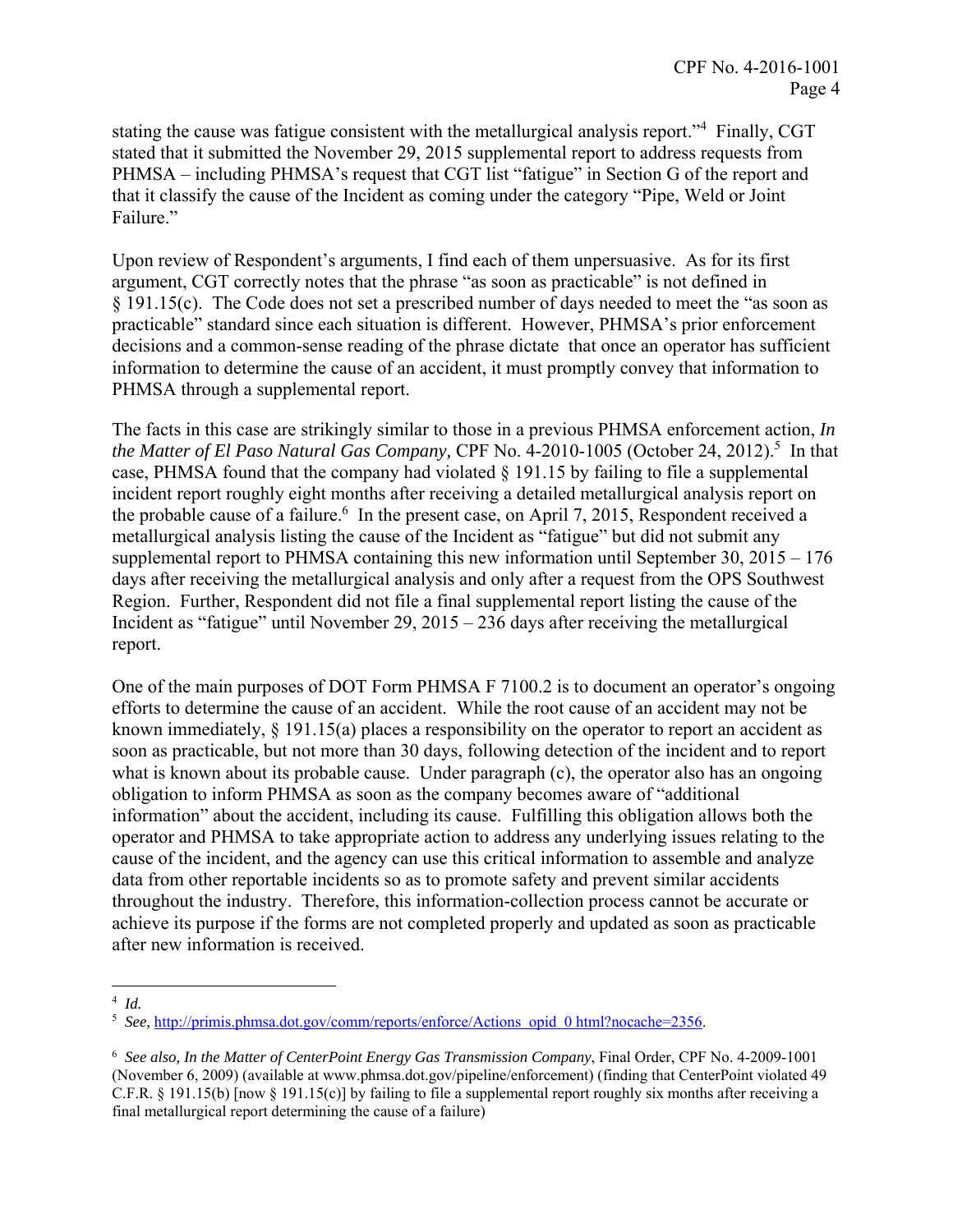CGT has suggested in its Response that its failure to file a supplemental report that accurately and timely identified the cause of this incident was merely a technical violation and that the company did not need to include additional, or more accurate, information in its September 30, 2015 supplemental report or to file another report. This is incorrect. The September 30, 2015 supplemental report still listed the cause of the Incident as being "Miscellaneous," when, in fact, the cause had been identified by the metallurgical report as "fatigue."

Thus, the September 30, 2015 supplemental report was both late and factually incomplete. It was only after repeated requests from PHMSA that CGT eventually filed a proper supplemental report on November 29, 2015. Accordingly, after considering all of the evidence, I find that Respondent violated  $\S 191.15(c)$  by failing to make a supplemental report to PHMSA as soon as practicable after obtaining additional information about the cause of the Incident.

This finding of violation will be considered a prior offense in any subsequent enforcement action taken against Respondent.

# **ASSESSMENT OF PENALTY**

Under 49 U.S.C. § 60122, Respondent is subject to an administrative civil penalty not to exceed \$200,000 per violation for each day of the violation, up to a maximum of \$2,000,000 for any related series of violations. In determining the amount of a civil penalty under 49 U.S.C. § 60122 and 49 C.F.R. § 190.225, I must consider the following criteria: the nature, circumstances, and gravity of the violation, including adverse impact on the environment; the degree of Respondent's culpability; the history of Respondent's prior offenses; any effect that the penalty may have on its ability to continue doing business; and the good faith of Respondent in attempting to comply with the pipeline safety regulations. In addition, I may consider the economic benefit gained from the violation without any reduction because of subsequent damages, and such other matters as justice may require. The Notice proposed a total civil penalty of \$33,100 for the violation cited above.

**Item 1:** The Notice proposed a civil penalty of \$33,100 for Respondent's violation of 49 C.F.R. § 191.15(c), for failing to make a supplemental report to PHMSA on DOT Form PHMSA F 7100.2 as soon as practicable after obtaining additional information about the cause of the Incident. As discussed above, I found that Respondent filed a supplemental report approximately 176 days after receiving a critical metallurgical report that identified the cause of the Incident as fatigue and that such an extended period of time was not "as soon as practicable" after obtaining such additional information.

I further find the proposed penalty to be reasonable and assessed in accordance with the penalty assessment criteria outlined in 49 C.F.R. § 190.225. While the violation did not affect the integrity or safety of CGT's pipeline, the requirement to file supplemental reports as soon as practicable after obtaining additional information is clear and unambiguous. Reporting requirements such as this are critical to ensure that PHMSA and the public promptly learn the causes of gas pipeline incidents and are able to take timely action to address them. Accordingly, having reviewed the record and considered the assessment criteria, I assess Respondent a civil